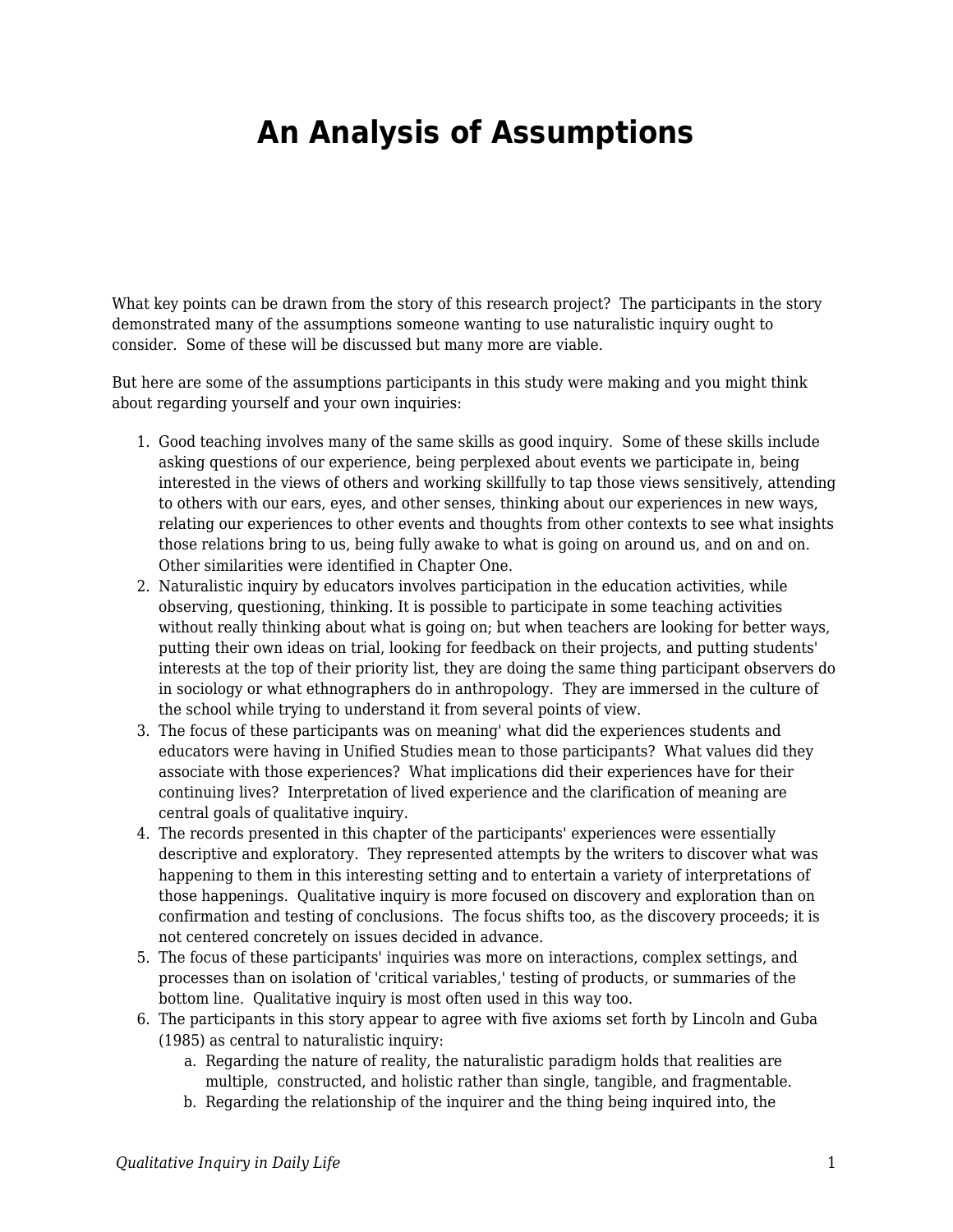naturalistic paradigm holds that the knower and the known are interactive, inseparable rather than independent, a dualism.

- c. Regarding the possibility of generalization from a study, the naturalistic paradigm holds that only time and context-bound working hypotheses are possible rather than time- and context-free generalizations.
- d. Regarding the possibility of establishing causal linkages through research studies, the naturalistic paradigm holds that all entities are in a state of mutual simultaneous shaping, so that it is impossible to distinguish causes from effects, rather than claiming that there are real causes, temporally precedent to or simultaneous with their effects.
- e. Regarding the role of values in inquiry, the naturalistic paradigm holds that inquiry is value-bound and not value-free (p. 37).

By way of illustration, the story told earlier in Appendix A described the Unified Studies program from several different points of view' mine, a teacher's, and several student teachers'. Although there was considerable overlap, it was clear that each of us was constructing a view of reality and that we accepted the fact that each person could see some things in very unique ways and that the whole of our interpretations was of more importance and value than to find one 'true' definition of everyone's experience.

The discussion of Parker Palmer's views regarding the relationship of the knower and the known illustrated our acceptance of the second axiom. Teachers cannot really understand their students until they are willing to share themselves with those students. I learned much more about Unified and about the teachers and other participants there as I shared my views and concerns with them. A qualitative educator-inquirer cannot remain aloof and antiseptic. One must get into the experience full-heartedly to gain the most from it. And we must be willing to change based on what we learn during our inquiry.

Although you who are teachers may resonate to the stories that have been told in this book, you must be the judges as to whether the claims I am making apply to your situations or not. You must take your contexts into account. The statements Cheryl made about her experiences with Unified were time and context bound statements. But shared contexts assure applicability to other times and places if you want to make that transfer. That is the invitation offered by qualitative inquirers as they share their experiences and thoughts with others.

Cheryl's journal entries illustrate vividly that her teaching efforts were as influenced by the students and Sid and the environment she was working in as these people and objects were influenced by her teaching. This is an example of mutual simultaneous shaping. Naturalistic inquirers decline to isolate single causes and effects because there is so much going on that everything is influencing everything else in some way.

Finally, a basic claim of this chapter is that the assumptions we make as educators about inquiry and our place in the world have tremendous impact on what we do here. This is an open acknowledgement that our values are central to all we are and do and that our inquiry is tied intricately with those values. Levinas' focus on the ethical as undergirding the methodological, or even the metaphysical, is a reminder that the use of qualitative inquiry methods and the naturalistic paradigm are subsidiary to our values and beliefs about the importance of the other people in the world with whom we share our inquiries through teaching and other forms of sharing.

The participants in this story illustrate the point that naturalistic teacher-inquirers use natural